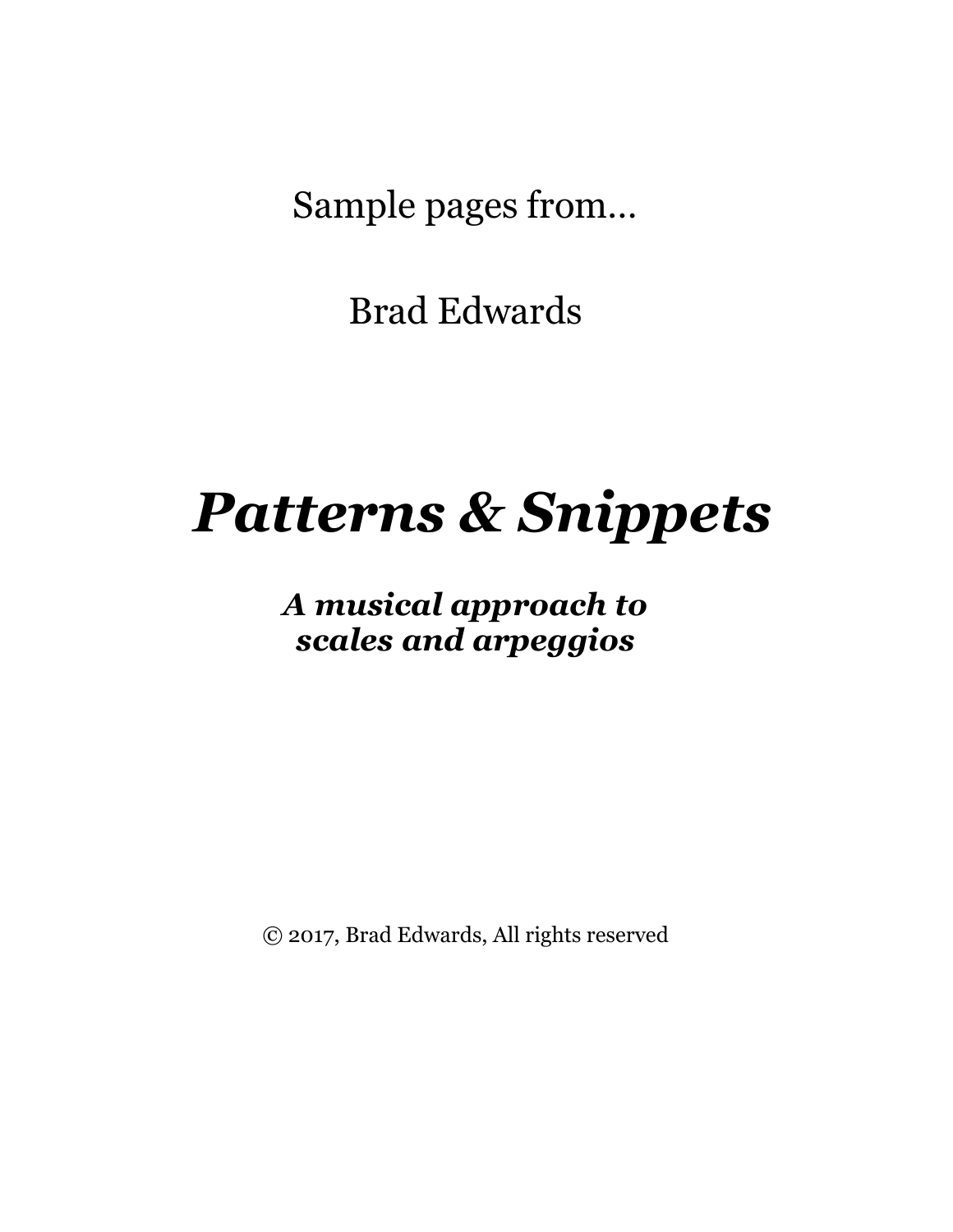## *About This Book*

For years I have searched for a scale/arpeggio method that really worked. I found some good approaches but nothing that did exactly what I wanted.

Presumably, we practice scales to become better performers of *music*. So why are many scale methods so unmusical? My goal in writing this book was to help musicians develop technique without sacrificing musical spirit.

#### *What's in Patterns and Snippets?*

The book is divided into three sections …

*Part One: Melodic Variations (100 pages)* 40 examples, each divided into three parts:  **A:** Generic sequence, all 12 keys. Not completely written out. **B:** Melodic variation ascending by half steps.  **C:** Melodic variation descending by half steps.

*Part Two: Stepwise Sequences (40 pages)* 40 examples mostly focused on rhythmic challenges. Motives ascend/descend modally along scale steps.

*Part Three: Musical Snippets (40 pages)* 40 examples from public domain works or short originals.

#### *What's not in Patterns and Snippets?*

*'Exotic' scale forms:* Instead of a few patterns over a wide variety of forms, I chose a wide variety of patterns over just a few forms: major, minor, chromatic, dominant 7<sup>th</sup>, diminished 7<sup>th</sup>. Except for a few advanced exceptions, I chose not to include these 'exotic' forms.

*Jazz patterns:* Many excellent books of jazz patterns exist (for example, Jerry Coker's *Patterns for Jazz*). I didn't feel the need for another such book.

*Slide positions/fingerings:* Although I include some brief examples early in the book, I respect the variety of opinions on this. My desire was to provide abundant raw material and let students and teachers arrive at slide-position strategies for themselves.

# *Enjoy!*

N.B. Revision date: August, 2017. Future printings may have slight changes.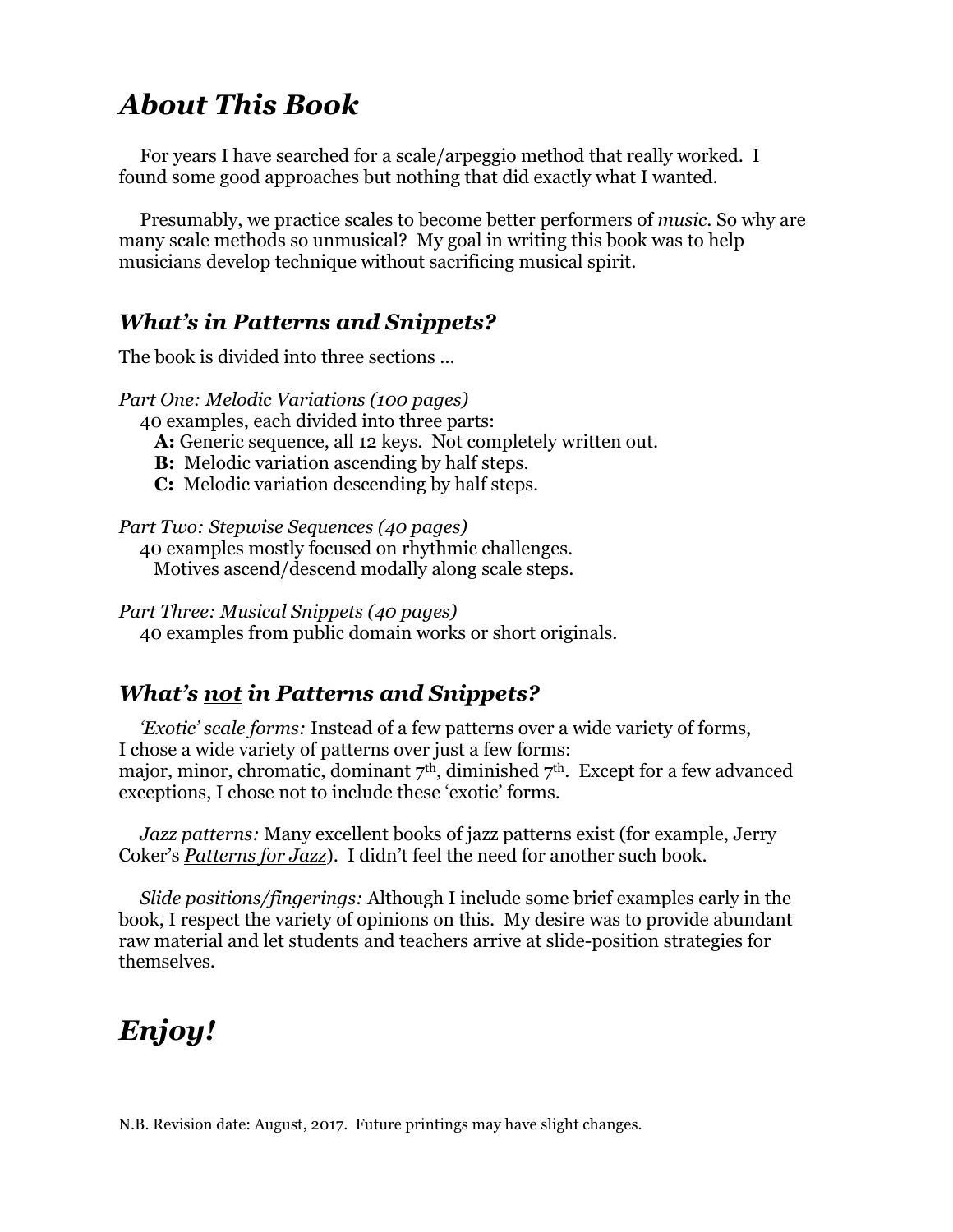#### *#5 Transpose them!*

 Part 3 #3 is snippet from a Bach cello suite. Four keys are written down for you. You can do more keys by 'flipping' the key signature and/or employing tenor clef. For example...

First key presented:



By flipping the key, you can play this in B major (notice that E-natural becomes E-sharp)...



If you pretend it's in tenor clef, you can play it in F major (up a perfect fifth, the accidental is B-natural)...



Once you are thinking in tenor clef, you can flip the key to F-sharp major (the accidental becomes B-sharp)...



So, this first example allows you to play in the keys of B-flat, B, F, and F-sharp.

Add in the other versions on the page and you'll be able to do Part 3,  $\#3$  in the following keys:

 B-flat, B, F, F-sharp C, C-sharp, C-flat, G, G-flat D, D-flat, A, A-flat A-flat (higher), A, E-flat, E

That's all 12 twelve keys!

 They don't all work out this nicely but hopefully you get the idea. You can also play tenor clef down an octave to improve your low range. Or, bass clef up an octave for your high range. Employing alto clef or treble clef would open up still more possibilities. Better yet, memorize the snippet and figure it out in all twelve keys and all ranges!

> *This book is raw material. How you use it is up to you.*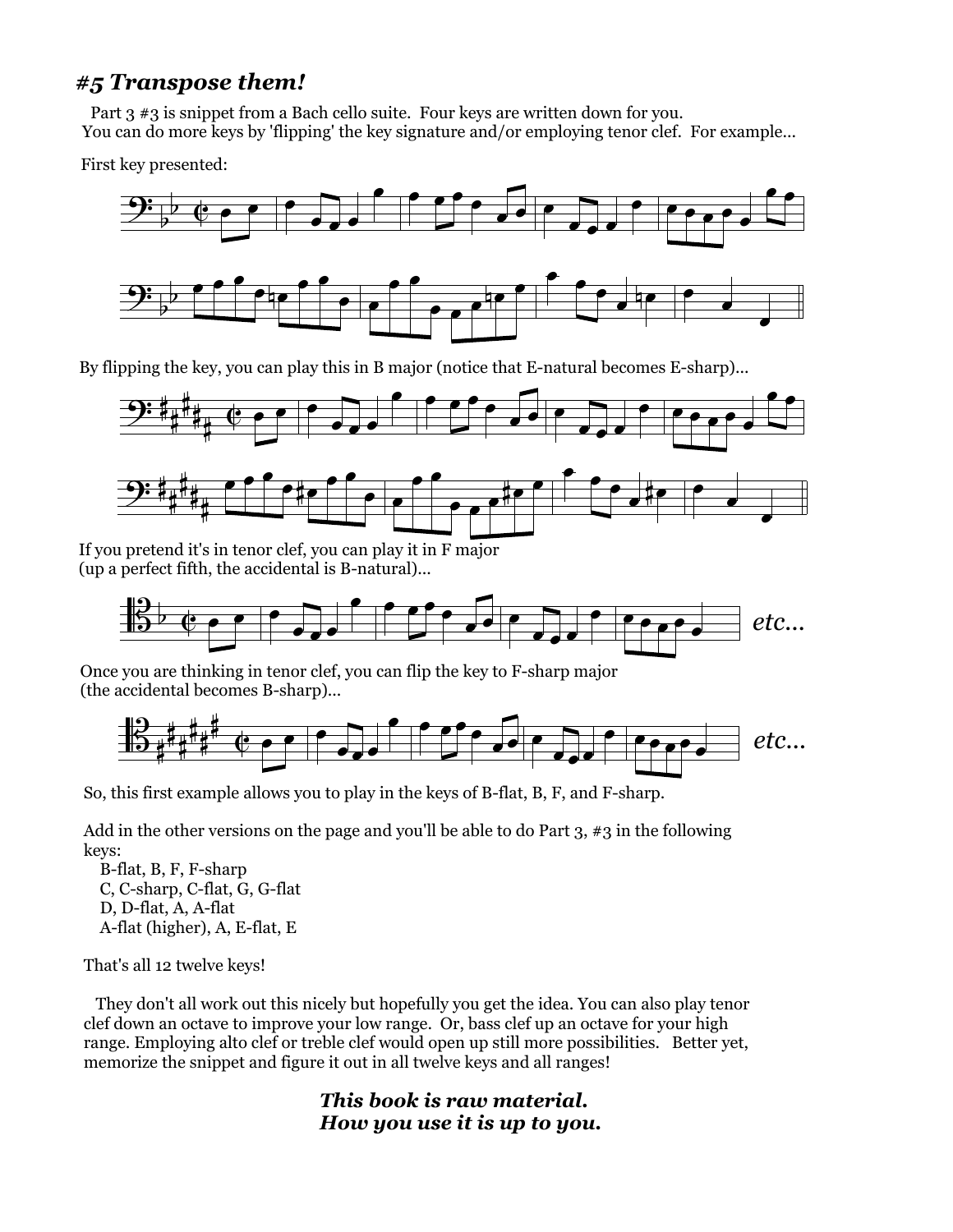# **Table of Contents**

#### **Part One: Melodic Variations**

| #1.  |  |
|------|--|
| #2.  |  |
| #3.  |  |
| #4.  |  |
| #5.  |  |
| #6.  |  |
| #7.  |  |
| #8.  |  |
| #9.  |  |
|      |  |
| #11. |  |
| #12. |  |
|      |  |
|      |  |
|      |  |
|      |  |
|      |  |
|      |  |
|      |  |
|      |  |
|      |  |
|      |  |
|      |  |
|      |  |
|      |  |
|      |  |
|      |  |
|      |  |
|      |  |
|      |  |
|      |  |
|      |  |
|      |  |
|      |  |
|      |  |
|      |  |
|      |  |
|      |  |
|      |  |
|      |  |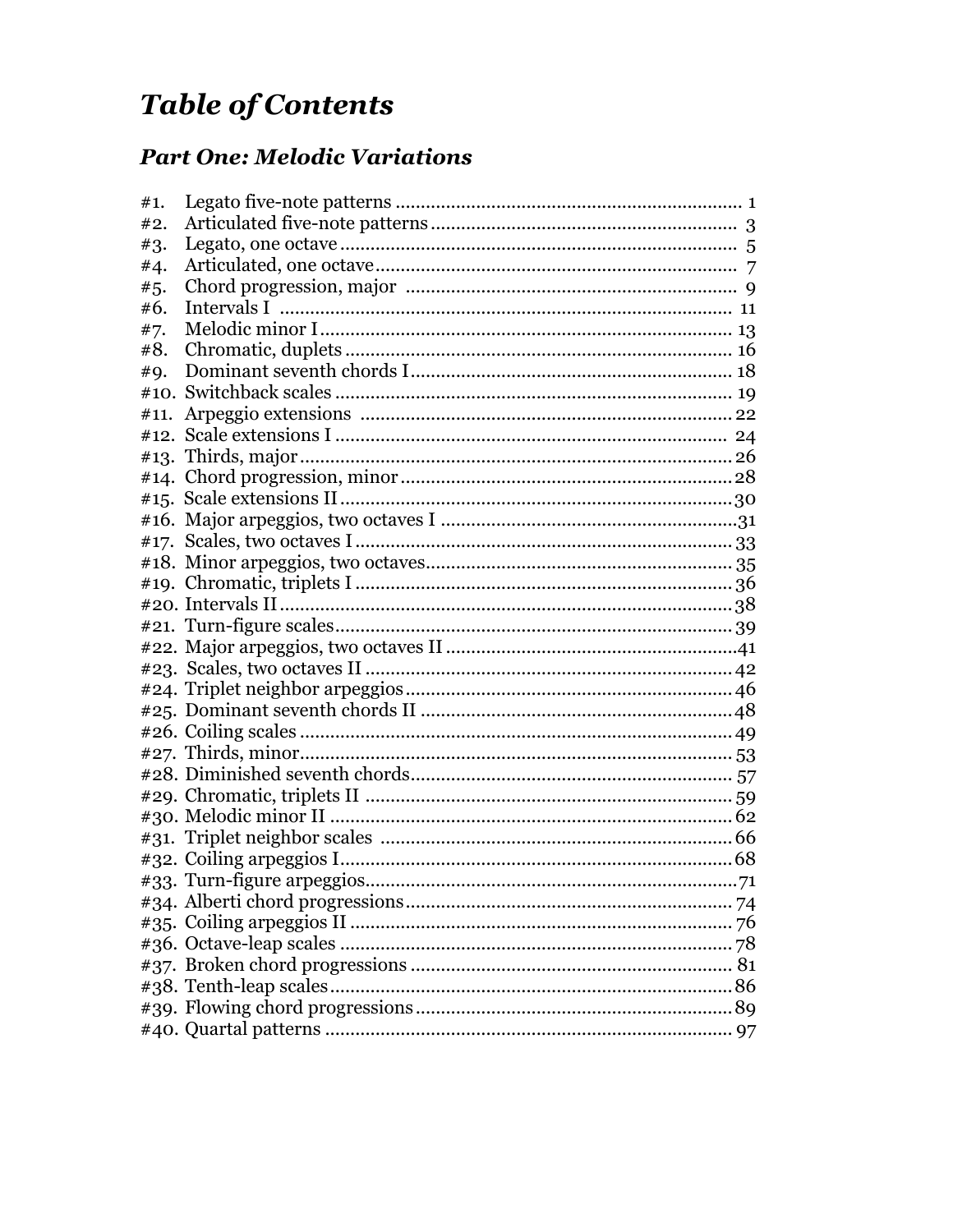#### *Part Two: Stepwise Sequences*

| #1. |                                                       |
|-----|-------------------------------------------------------|
| #2. |                                                       |
| #3  |                                                       |
| #4. |                                                       |
| #5. |                                                       |
| #6. |                                                       |
| #7. |                                                       |
| #8. | A legato passage alternating duplets and triplets 108 |
| #9. |                                                       |
|     |                                                       |
|     |                                                       |
|     |                                                       |
|     |                                                       |
|     |                                                       |
|     |                                                       |
|     |                                                       |
|     |                                                       |
|     |                                                       |
|     |                                                       |
|     |                                                       |
|     |                                                       |
|     |                                                       |
|     |                                                       |
|     |                                                       |
|     |                                                       |
|     |                                                       |
|     |                                                       |
|     |                                                       |
|     |                                                       |
|     |                                                       |
|     |                                                       |
|     |                                                       |
|     |                                                       |
|     |                                                       |
|     |                                                       |
|     |                                                       |
|     |                                                       |
|     |                                                       |
|     |                                                       |
|     |                                                       |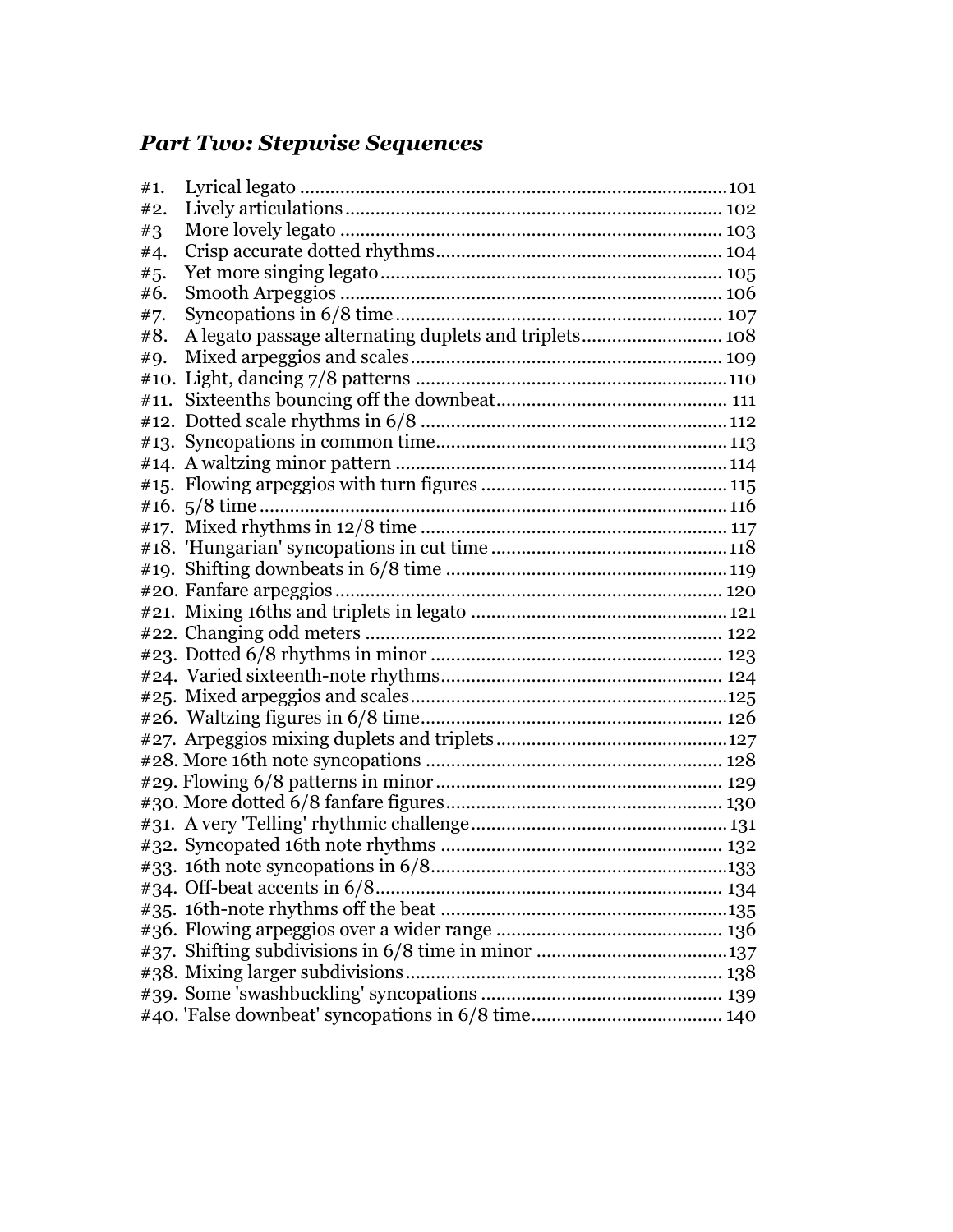# *Part Three: Musical Snippets*

| #1. |                                                                     |
|-----|---------------------------------------------------------------------|
| #2. |                                                                     |
| #3. | Bach, Cello Suite No. 3 BWV 1009, Bourree #1 143                    |
| #4. |                                                                     |
| #5. |                                                                     |
| #6. |                                                                     |
| #7. |                                                                     |
| #8. | Corelli, Violin Sonata in D minor Op. 5 No. 8, Gigue 148            |
| #9. |                                                                     |
|     |                                                                     |
|     |                                                                     |
|     |                                                                     |
|     | #13. J.C. Bach, Cello Concerto in C minor W.C77, Mvt. 1153          |
|     | #14. Mozart, Symphony No. 38 (Prague) K504, Mvt. 1 154              |
|     |                                                                     |
|     | #16. Corelli, Violin Sonata in D minor Op. 5, No. 12 (adapted)156   |
|     |                                                                     |
|     | #18. Mozart, Violin Concerto in G Major, K216, Mvt. 3 (adapted) 158 |
|     |                                                                     |
|     |                                                                     |
|     |                                                                     |
|     | #22. Bach, Cello Suite No. 1 BWV 1007, Allemande 162                |
|     |                                                                     |
|     |                                                                     |
|     | #25. Mozart, Bassoon Concerto K191, Mvt. 3 (adapted) 165            |
|     |                                                                     |
|     |                                                                     |
|     | #28. Bach, Cello Suite No. 1 BWV 1007, Menuet No. 2 168             |
|     |                                                                     |
|     |                                                                     |
|     |                                                                     |
|     |                                                                     |
|     |                                                                     |
|     |                                                                     |
|     | #35. Telemann, Flute Fantasia #10, Mvt. 1 (adapted)175              |
|     |                                                                     |
|     |                                                                     |
|     | #38. Bach, Violin Partita No. 1 BWV 1002, Courante178               |
|     | #39. Bravura arpeggios.                                             |
|     | #40. Bach, Partita for Flute, BWV 1013, Mvt. 1, Allemande 180       |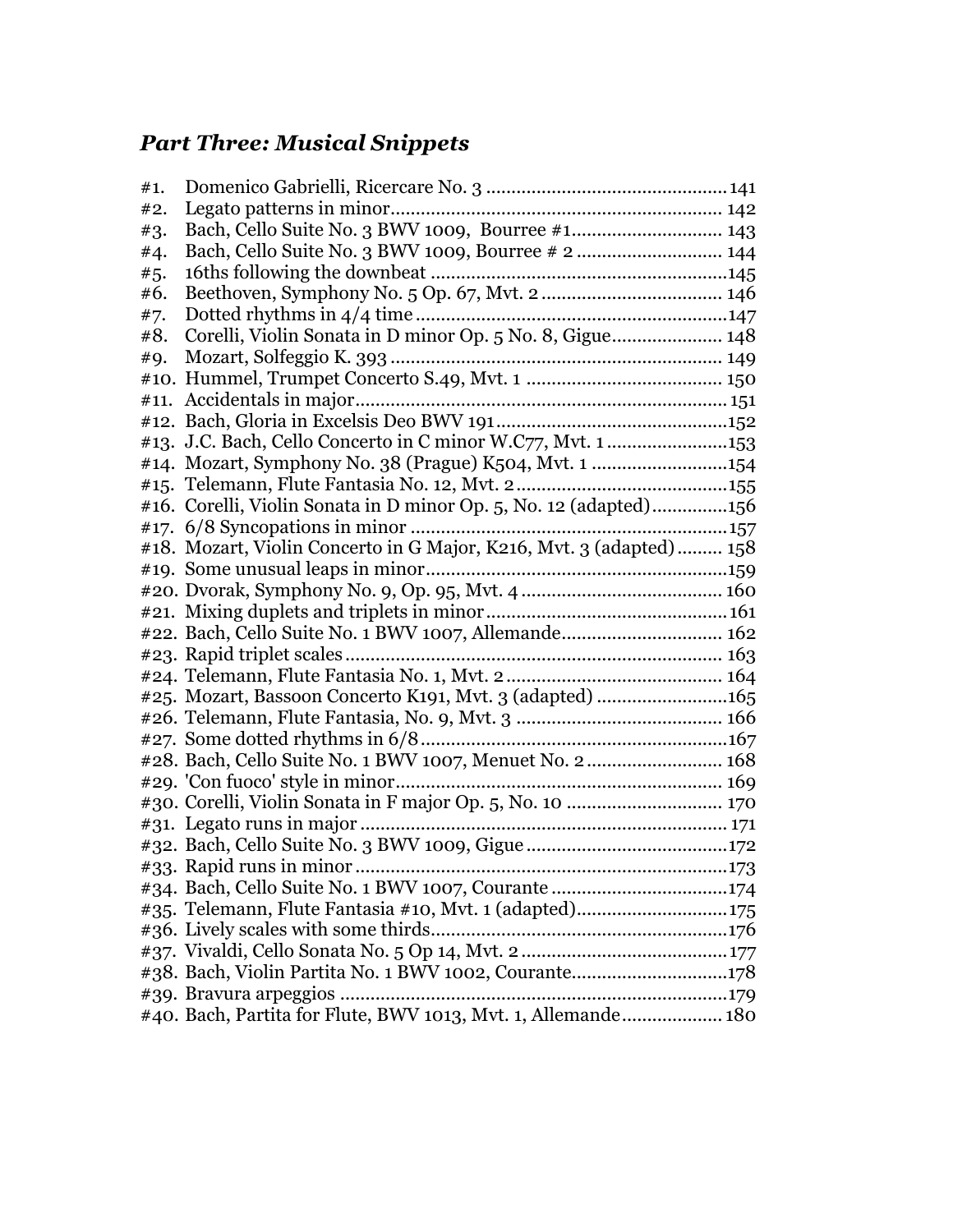# *Suggested Levels of Study*

Can you map these onto a calendar? Maybe, maybe not. Such a mapping was not the original intention. You will likely find an example here or there that seems easier than its counterparts.

However, one might think of Levels One and Two as 'high school' levels. Levels Three through Six would then line up with four years of undergraduate study while Levels Seven through Ten might correspond with four years of graduate study. This, however, assumes a great deal about any given student's abilities and possible rates of progression. It also seems to suggest that advanced players don't need to double back and do 'easier' material, a mistaken assumption.

#### *Level One*

| <b>One: Melodic Variations</b> |                                   | <b>Two: Stepwise Sequences</b> |                                  | <b>Three: Musical Snippets</b> |                                                    |
|--------------------------------|-----------------------------------|--------------------------------|----------------------------------|--------------------------------|----------------------------------------------------|
| $\mathbf{1}$                   | Legato five-note<br>patterns      | 1                              | Lyrical legato                   | 1                              | Domenico Gabrielli,<br>Ricercare No. 3             |
| $\overline{2}$                 | Articulated five-note<br>patterns | $\overline{2}$                 | Lively articulations             | $\mathbf{2}$                   | Legato patterns in<br>minor                        |
| 3                              | Legato, one octave                | 3                              | More lovely legato               | 3                              | Bach, Cello Suite No. 3<br>BWV 1009, Bourree $#1$  |
| $\overline{4}$                 | Articulated, one octave           | $\overline{4}$                 | Crisp accurate dotted<br>rhythms | $\overline{4}$                 | Bach, Cello Suite No. 3<br>BWV 1009, Bourree $# 2$ |

#### *Level Two*

| <b>One: Melodic Variations</b> |                             | <b>Two: Stepwise Sequences</b> |                                                         | <b>Three: Musical Snippets</b> |                                                              |
|--------------------------------|-----------------------------|--------------------------------|---------------------------------------------------------|--------------------------------|--------------------------------------------------------------|
| 5                              | Chord progression,<br>major | 5                              | Yet more singing legato                                 | 5                              | 16ths following the<br>downbeat                              |
| 6                              | Intervals I                 | 6                              | Smooth Arpeggios                                        | 6                              | Beethoven, Symphony<br>No. 5 Op. 67, Mvt. 2                  |
|                                | Melodic minor I             | 7                              | Syncopations in $6/8$<br>time                           | 7                              | Dotted rhythms in $4/4$<br>time                              |
| 8                              | Chromatic, duplets          | 8                              | A legato passage<br>alternating duplets and<br>triplets | 8                              | Corelli, Violin Sonata in<br>D minor Op. $5$ No. 8,<br>Gigue |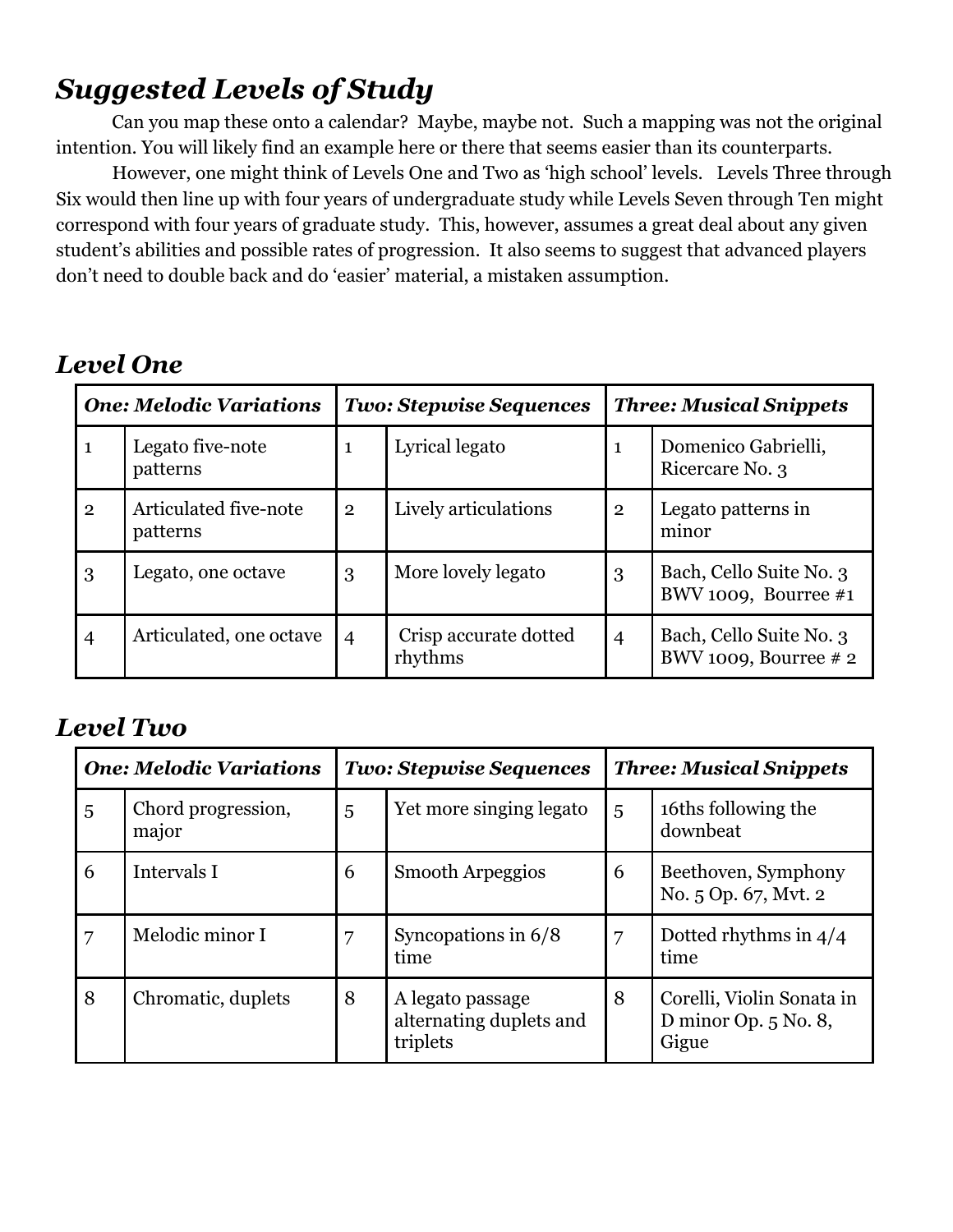# *Level Three*

| <b>One: Melodic Variations</b> |                              | <b>Two: Stepwise Sequences</b> |                                         | <b>Three: Musical Snippets</b> |                                          |
|--------------------------------|------------------------------|--------------------------------|-----------------------------------------|--------------------------------|------------------------------------------|
| 9                              | Dominant seventh<br>chords I | 9                              | Mixed arpeggios and<br>scales           | 9                              | Mozart, Solfeggio K. 393                 |
| 10                             | Switchback scales            | 10                             | Light, dancing $7/8$<br>patterns        | 10                             | Hummel, Trumpet<br>Concerto S.49, Mvt. 1 |
| 11                             | Arpeggio extensions          | 11                             | Sixteenths bouncing off<br>the downbeat | 11                             | Accidentals in major                     |
| 12                             | Scale extensions I           | 12                             | Dotted scale rhythms in<br>6/8          | 12                             | Bach, Gloria in Excelsis<br>Deo BWV 191  |

## *Level Four*

| <b>One: Melodic Variations</b> |                                   | <b>Two: Stepwise Sequences</b> |                                        | <b>Three: Musical Snippets</b> |                                                                    |
|--------------------------------|-----------------------------------|--------------------------------|----------------------------------------|--------------------------------|--------------------------------------------------------------------|
| 13                             | Thirds, major                     | 13                             | Syncopations in<br>common time         | 13                             | J.C. Bach, Cello<br>Concerto in C minor<br>W.C77, Mvt. 1           |
| 14                             | Chord progression,<br>minor       | 14                             | A waltzing minor<br>pattern            | 14                             | Mozart, Symphony No.<br>38 (Prague) K504,<br>Mvt. 1                |
| 15                             | Scale extensions II               | 15                             | Flowing arpeggios with<br>turn figures | 15                             | Telemann, Flute<br>Fantasia No. 12, Mvt. 2                         |
| 16                             | Major arpeggios, two<br>octaves I | 16                             | $5/8$ time                             | 16                             | Corelli, Violin Sonata in<br>D minor Op. $5$ , No. 12<br>(adapted) |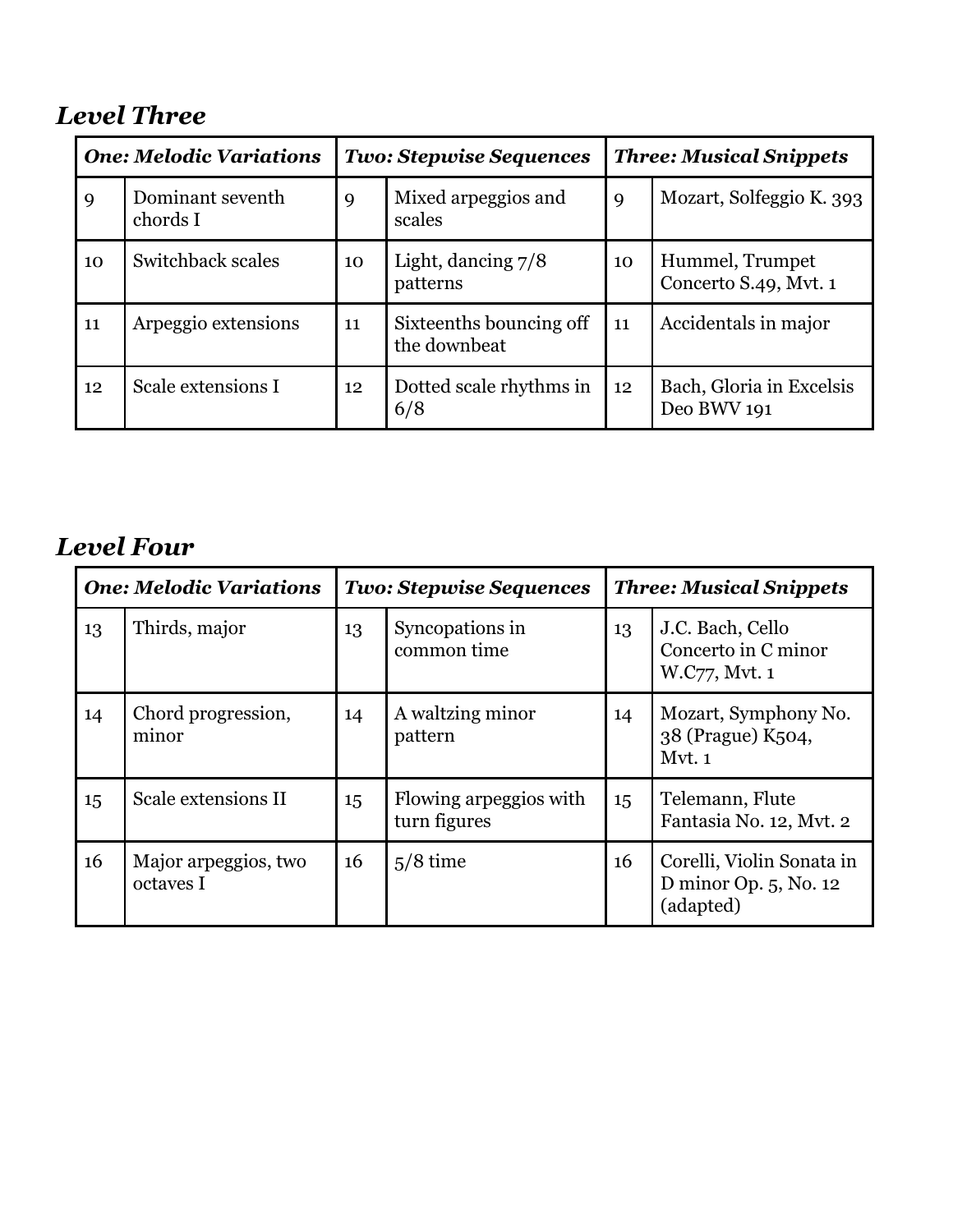## *Level Five*

| <b>One: Melodic Variations</b> |                                 | <b>Two: Stepwise Sequences</b> |                                         | <b>Three: Musical Snippets</b> |                                                                  |
|--------------------------------|---------------------------------|--------------------------------|-----------------------------------------|--------------------------------|------------------------------------------------------------------|
| 17 <sup>2</sup>                | Scales, two octaves I           | 17                             | Mixed rhythms in $12/8$<br>time         | 17                             | 6/8 Syncopations in<br>minor                                     |
| 18                             | Minor arpeggios, two<br>octaves | 18                             | 'Hungarian'<br>syncopations in cut time | 18                             | Mozart, Violin Concerto<br>in G Major, K216, Mvt. 3<br>(adapted) |
| 19                             | Chromatic, triplets I           | 19                             | Shifting downbeats in<br>$6/8$ time     | 19                             | Some unusual leaps in<br>minor                                   |
| 20                             | Intervals II                    | 20                             | Fanfare arpeggios                       | 20                             | Dvorak, Symphony No.<br>9, Op. 95, Mvt. 4                        |

# *Level Six*

| <b>One: Melodic Variations</b> |                                    | <b>Two: Stepwise Sequences</b> |                                        | <b>Three: Musical Snippets</b> |                                                |
|--------------------------------|------------------------------------|--------------------------------|----------------------------------------|--------------------------------|------------------------------------------------|
| 21                             | Turn-figure scales                 | 21                             | Mixing 16ths and<br>triplets in legato | 21                             | Mixing duplets and<br>triplets in minor        |
| 22                             | Major arpeggios, two<br>octaves II | 22                             | Changing odd meters                    | 22                             | Bach, Cello Suite No. 1<br>BWV 1007, Allemande |
| 23                             | Scales, two octaves II             | 23                             | Dotted 6/8 rhythms in<br>minor         | 23                             | Rapid triplet scales                           |
| 24                             | Triplet neighbor<br>arpeggios      | 24                             | Varied sixteenth-note<br>rhythms       | 24                             | Telemann, Flute<br>Fantasia No. 1, Mvt. 2      |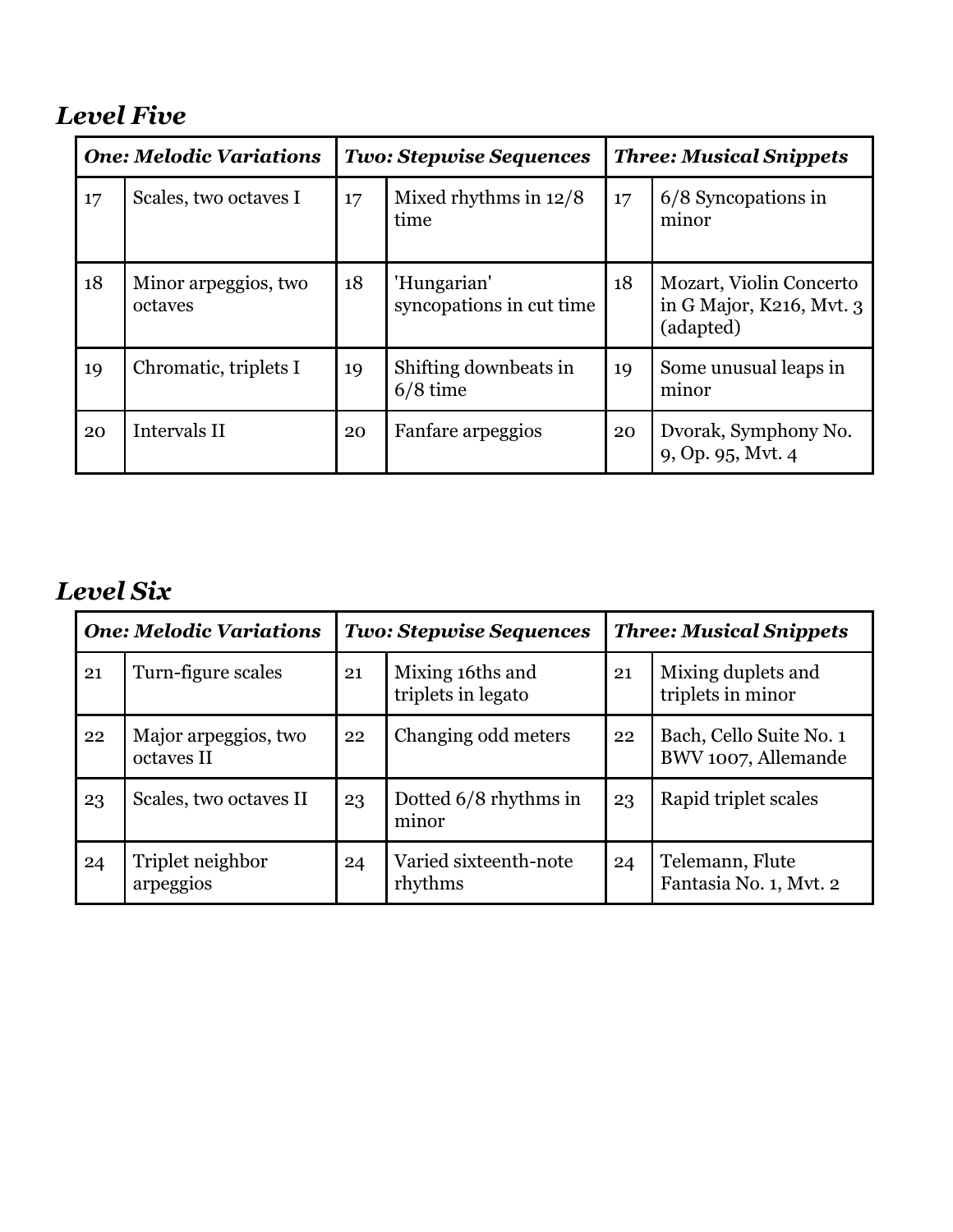## *Level Seven*

| <b>One: Melodic Variations</b> |                               | <b>Two: Stepwise Sequences</b> |                                          | <b>Three: Musical Snippets</b> |                                                       |
|--------------------------------|-------------------------------|--------------------------------|------------------------------------------|--------------------------------|-------------------------------------------------------|
| 25                             | Dominant seventh<br>chords II | 25                             | Mixed arpeggios and<br>scales            | 25                             | Mozart, Bassoon<br>Concerto K191, Mvt. 3<br>(adapted) |
| 26                             | Coiling scales                | 26                             | Waltzing figures in $6/8$<br>time        | 26                             | Telemann, Flute<br>Fantasia, No. 9, Mvt. 3            |
| 27                             | Thirds, minor                 | 27                             | Arpeggios mixing<br>duplets and triplets | 27                             | Some dotted rhythms in<br>6/8                         |
| 28                             | Diminished seventh<br>chords  | 28                             | More 16th note<br>syncopations           | 28                             | Bach, Cello Suite No. 1<br>BWV 1007, Menuet<br>No. 2  |

# *Level Eight*

| <b>One: Melodic Variations</b> |                         | <b>Two: Stepwise Sequences</b> |                                        | <b>Three: Musical Snippets</b> |                                                    |
|--------------------------------|-------------------------|--------------------------------|----------------------------------------|--------------------------------|----------------------------------------------------|
| 29                             | Chromatic, triplets II  | 29                             | Flowing 6/8 patterns in<br>minor       | 29                             | 'Con fuoco' style in<br>minor                      |
| 30                             | Melodic minor II        | 30                             | More dotted 6/8 fanfare<br>figures     | 30                             | Corelli, Violin Sonata in<br>F major Op. 5, No. 10 |
| 31                             | Triplet neighbor scales | 31                             | A very 'Telling' rhythmic<br>challenge | 31                             | Legato runs in major                               |
| 32                             | Coiling arpeggios I     | 32                             | Syncopated 16th note<br>rhythms        | 32                             | Bach, Cello Suite No. 3<br>BWV 1009, Gigue         |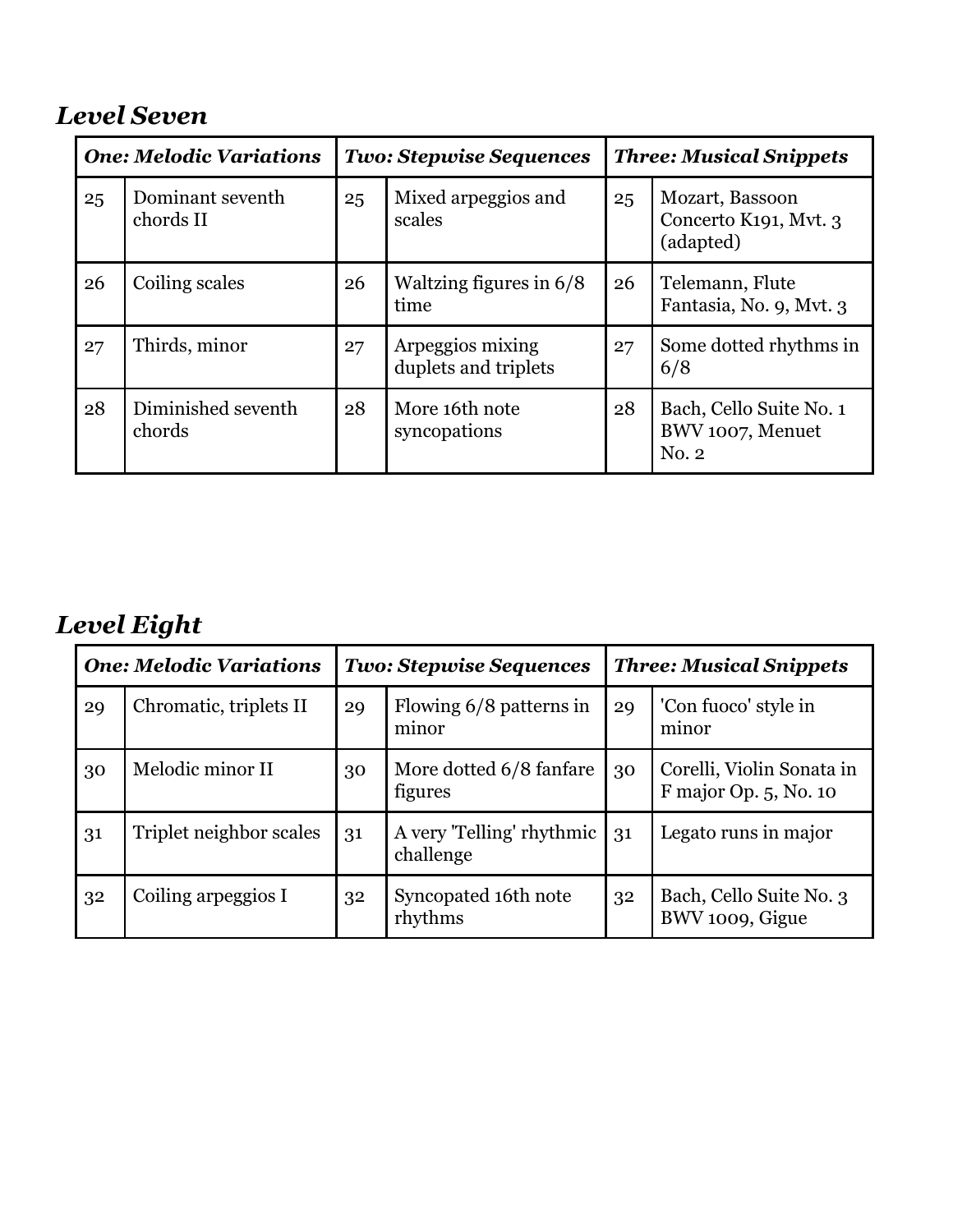## *Level Nine*

| <b>One: Melodic Variations</b> |                               | <b>Two: Stepwise Sequences</b> |                                         | <b>Three: Musical Snippets</b> |                                                      |  |
|--------------------------------|-------------------------------|--------------------------------|-----------------------------------------|--------------------------------|------------------------------------------------------|--|
| 33                             | Turn-figure arpeggios         | 33                             | 16th note syncopations<br>in $6/8$      | 33                             | Rapid runs in minor                                  |  |
| 34                             | Alberti chord<br>progressions | 34                             | Off-beat accents in 6/8                 | 34                             | Bach, Cello Suite No. 1<br>BWV 1007, Courante        |  |
| 35                             | Coiling arpeggios II          | 35                             | 16th-note rhythms off<br>the beat       | 35                             | Telemann, Flute<br>Fantasia #10, Mvt. 1<br>(adapted) |  |
| 36                             | Octave-leap scales            | 36                             | Flowing arpeggios over<br>a wider range | 36                             | Lively scales with some<br>thirds                    |  |

#### *Level Ten*

| <b>One: Melodic Variations</b> |                               | <b>Two: Stepwise Sequences</b> |                                                   | <b>Three: Musical Snippets</b> |                                                            |
|--------------------------------|-------------------------------|--------------------------------|---------------------------------------------------|--------------------------------|------------------------------------------------------------|
| 37                             | Broken chord<br>progressions  | 37                             | Shifting subdivisions in<br>$6/8$ time in minor   | 37                             | Vivaldi, Cello Sonata<br>No. 5 Op 14, Mvt. 2               |
| 38                             | Tenth-leap scales             | 38                             | Mixing larger<br>subdivisions                     | 38                             | Bach, Violin Partita No.<br>1 BWV 1002, Courante           |
| 39                             | Flowing chord<br>progressions | 39                             | Some 'swashbuckling'<br>syncopations              | 39                             | Bravura arpeggios                                          |
| 40                             | Quartal patterns              | 40                             | 'False downbeat'<br>syncopations in $6/8$<br>time | 40                             | Bach, Partita for Flute,<br>BWV 1013, Mvt. 1,<br>Allemande |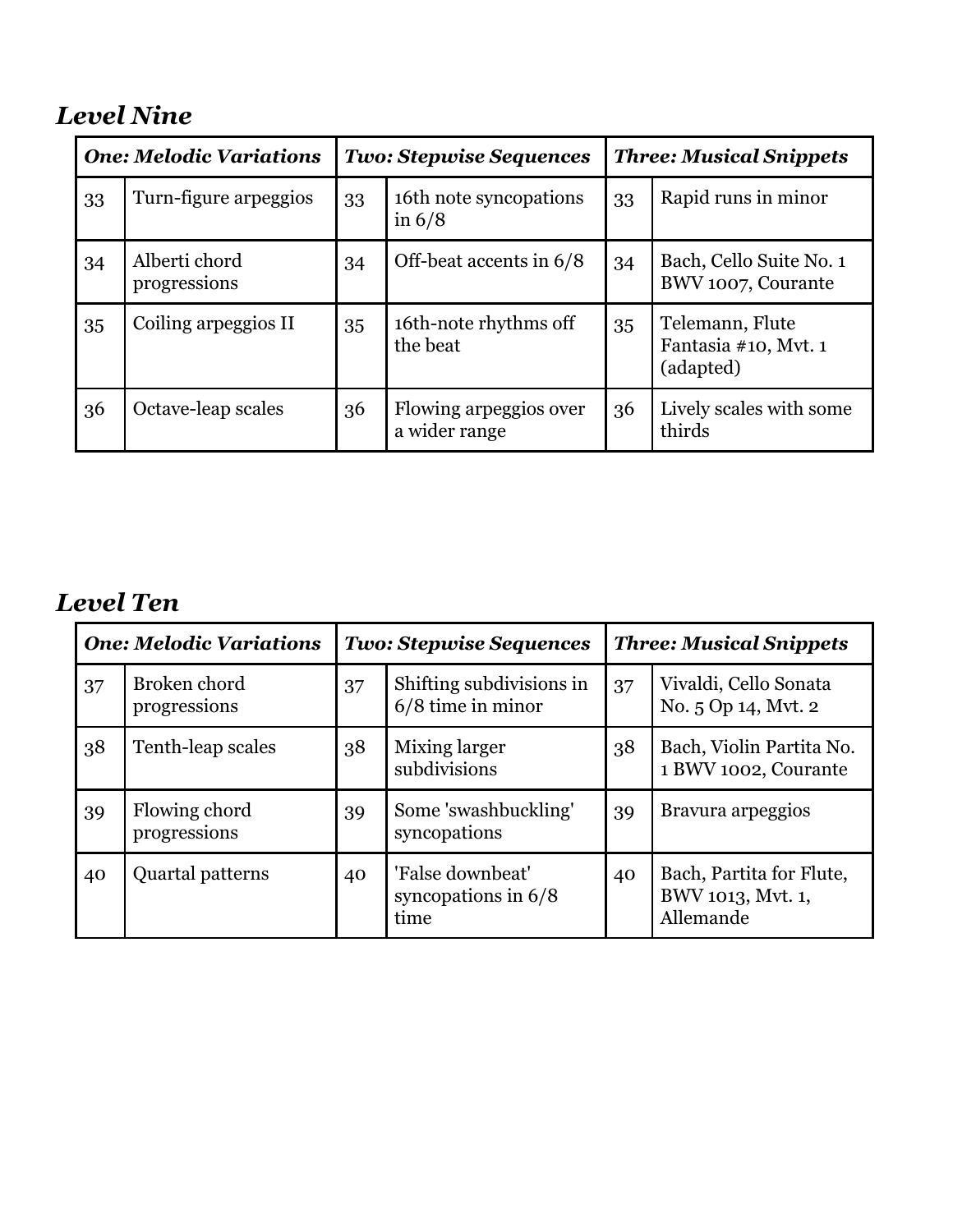#### *Part 1: Melodic Variations*

1

#### *#1. Legato five-note patterns*

#### *Basic pattern through the circle of fifths*



 Apply this pattern to the following keys. Strive to memorize it. Try different octaves. Always play musically. Be creative, make up variations!



#### *Tips for Slide Technique*

 Alternate positions give us choices. Each choice has both advantages and disadvantages. Usually, the advantage is increased efficiency. Usually, the disadvantage is faulty intonation. Here are some common alternate positions to consider.

#### General Guideline:

 Keep legato half steps in the same partial of the overtone series, especially for shorter notes. Here are some examples:



#### *Melodic Variation in Ascending Keys*

In this example, some alternate slide positions are suggested. However, throughout most of this book, they won't be.

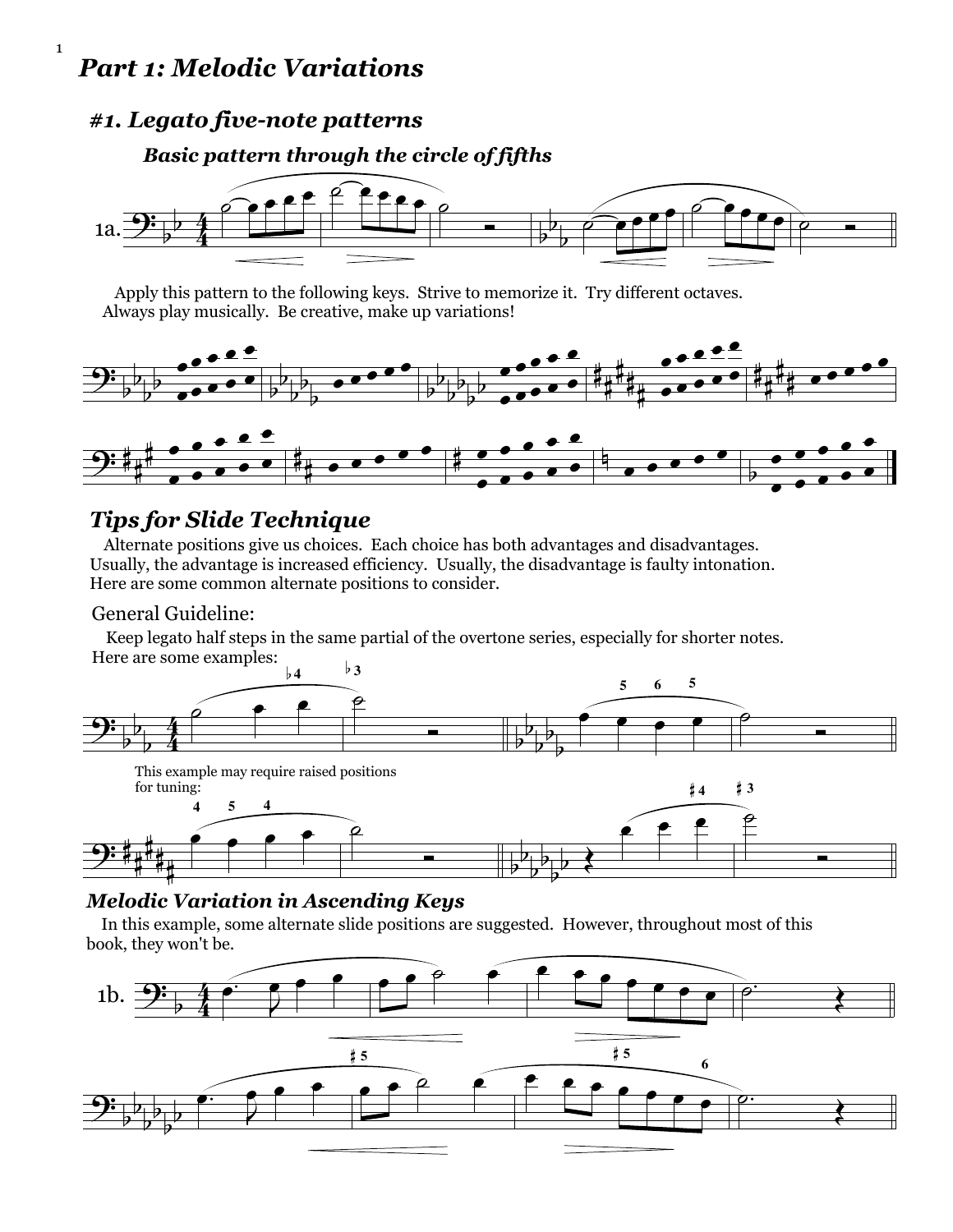





Also in F-sharp



Also in G-sharp











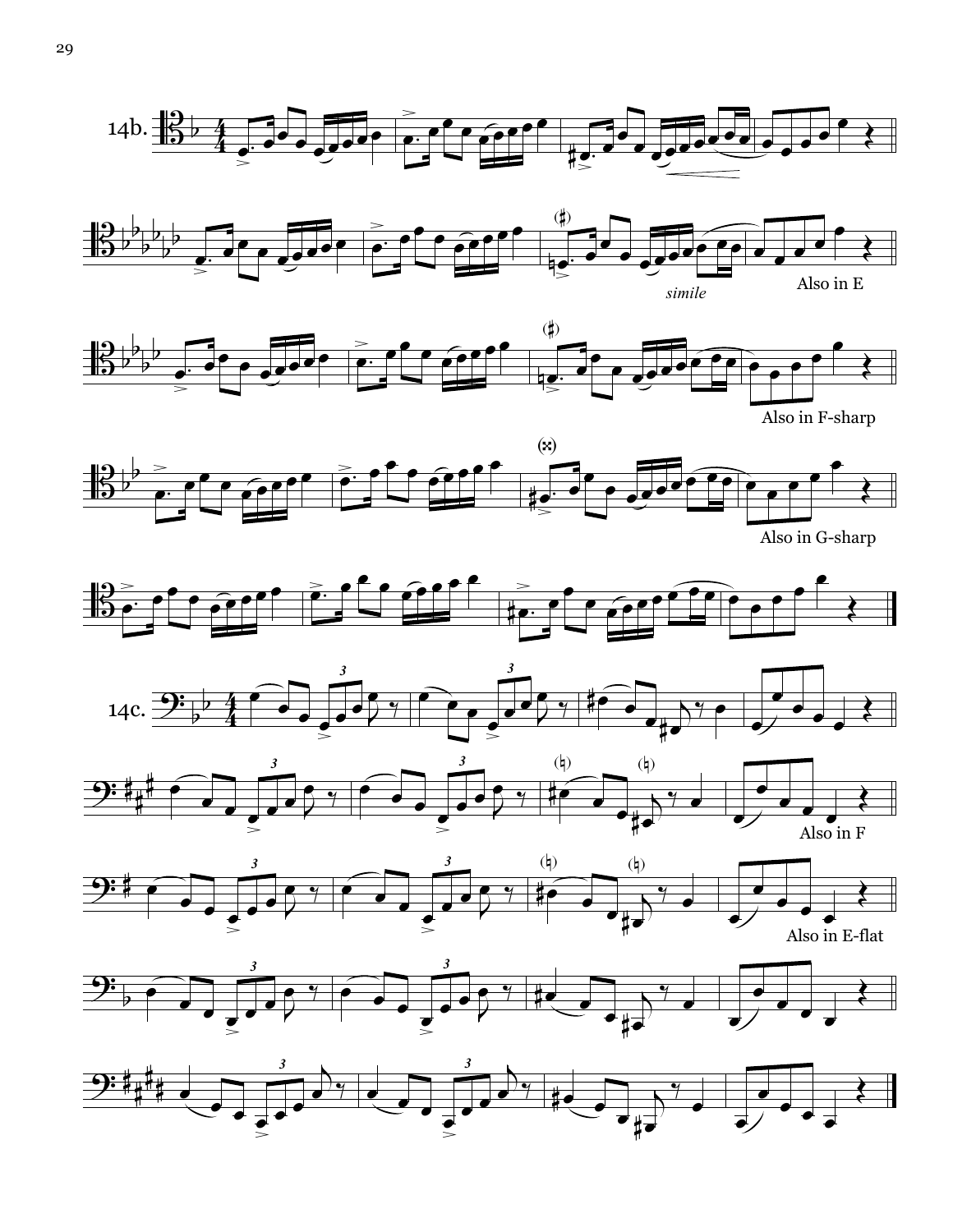#### *#31. Triplet neighbor scales*



 Just the downbeat notes are presented. The lower neighbor is always a half-step down. The upper neighbor is always diatonic.



Keep the triplets even, especially if you use a lot of natural slurs.

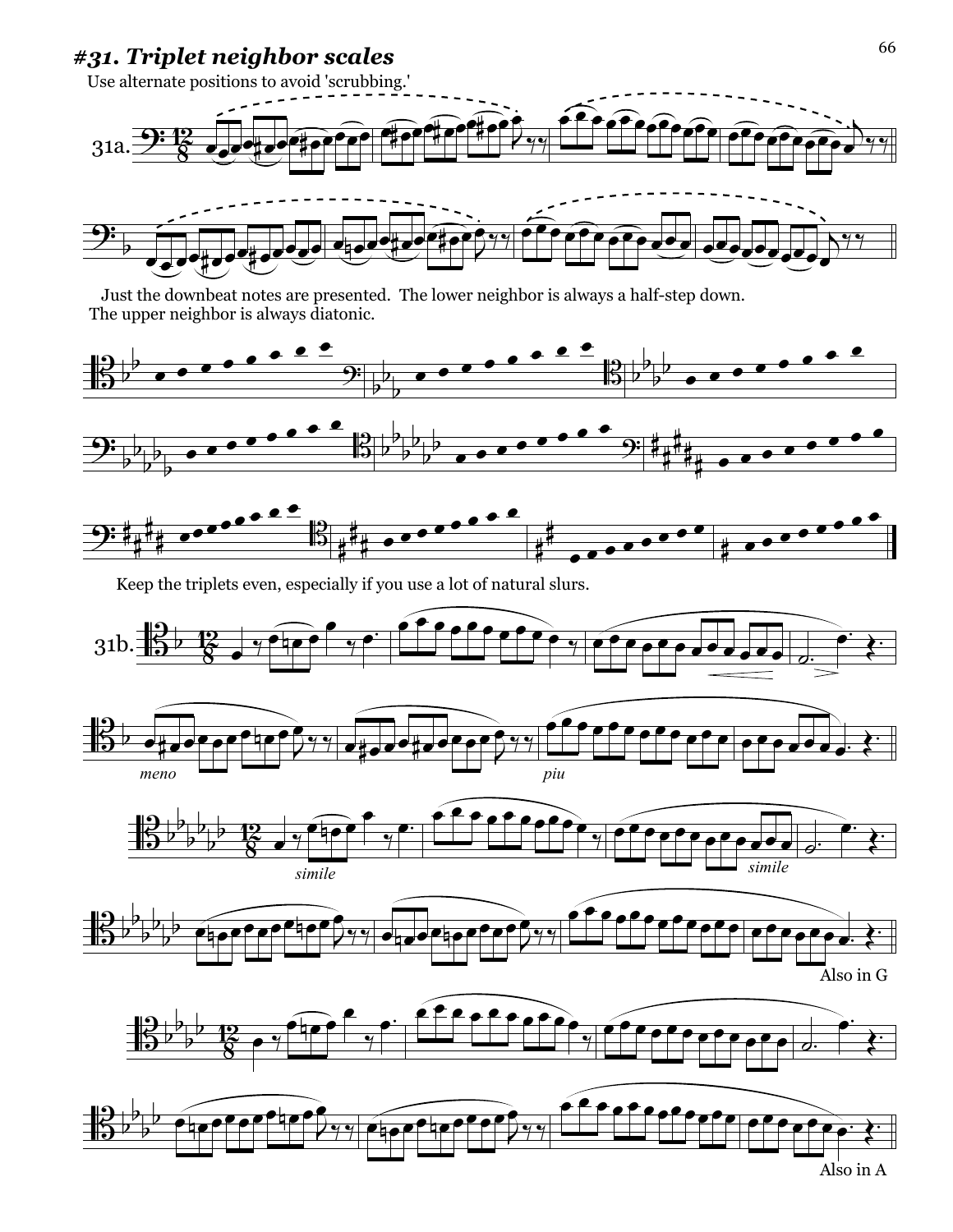













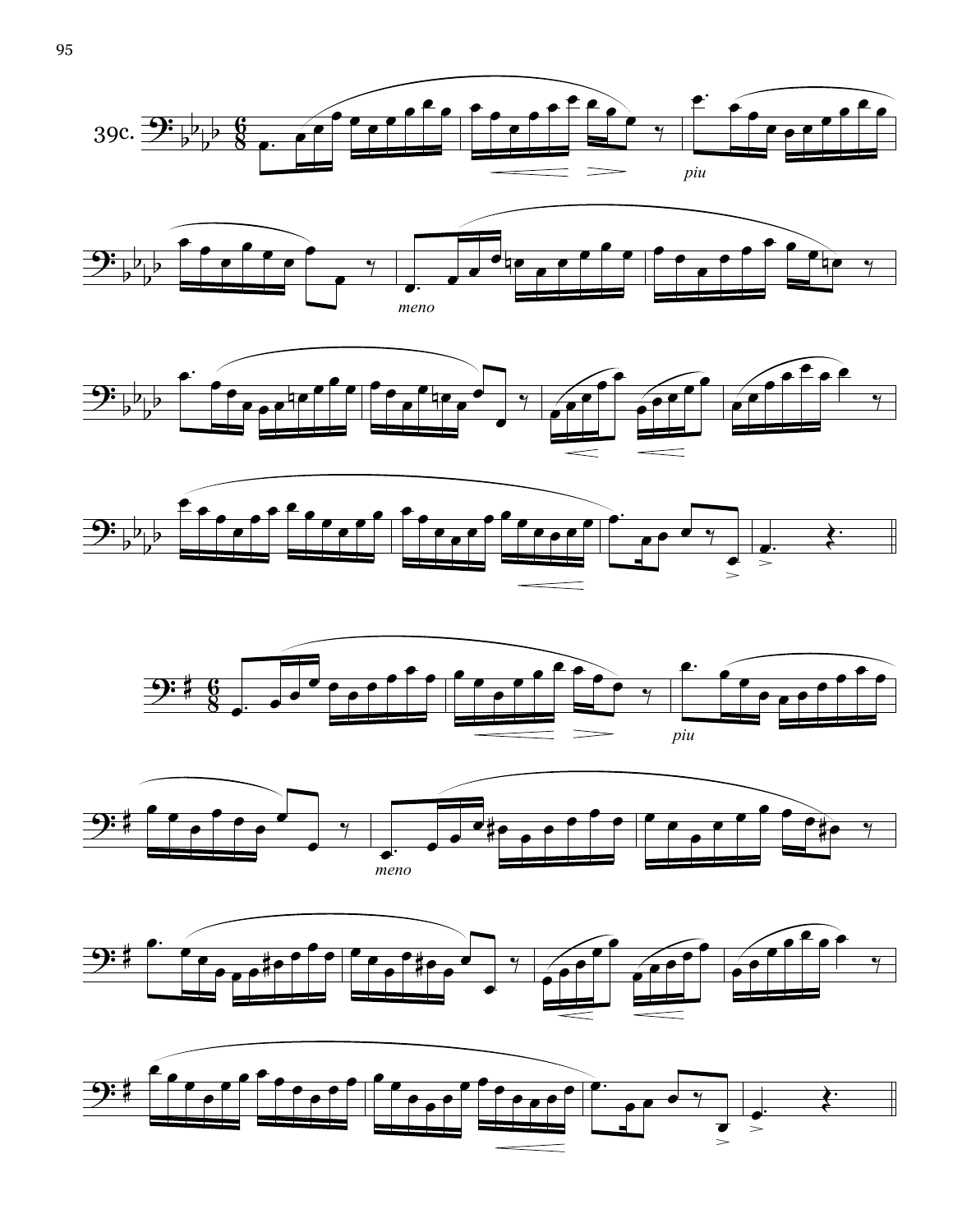#### *Part 2: Stepwise sequences* 101*#1. Lyrical legato*

 Play with a singing sound and clean slide technique. You are welcome to flip keys for additional practice. Better yet, memorize it and play in all keys.



You can leave this one out if it goes too high.











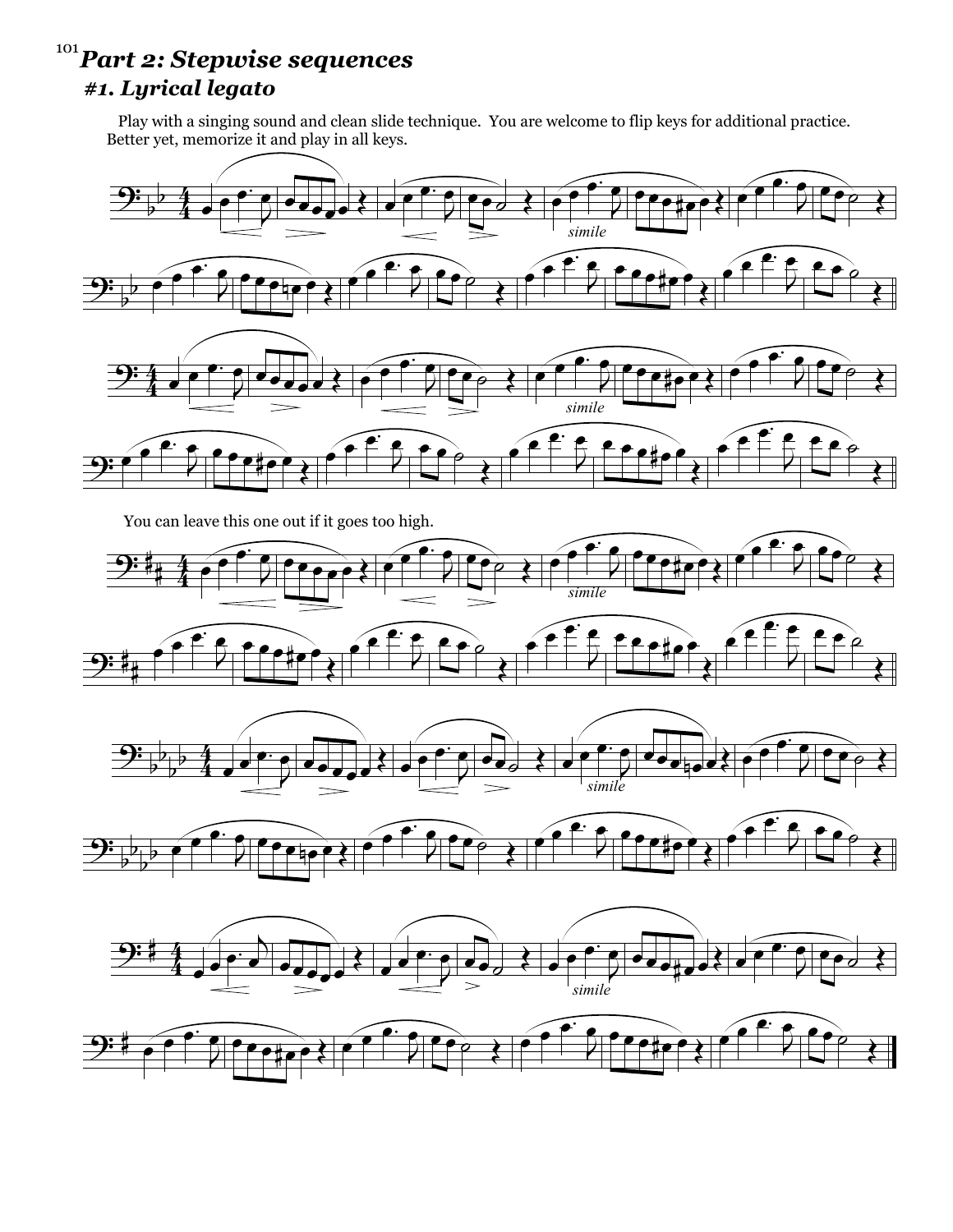#### *#11. Sixteenths bouncing off the downbeat* 111

The secret here is not lag after the 2nd beat. Aim at the following downbeat and things should work nicely.

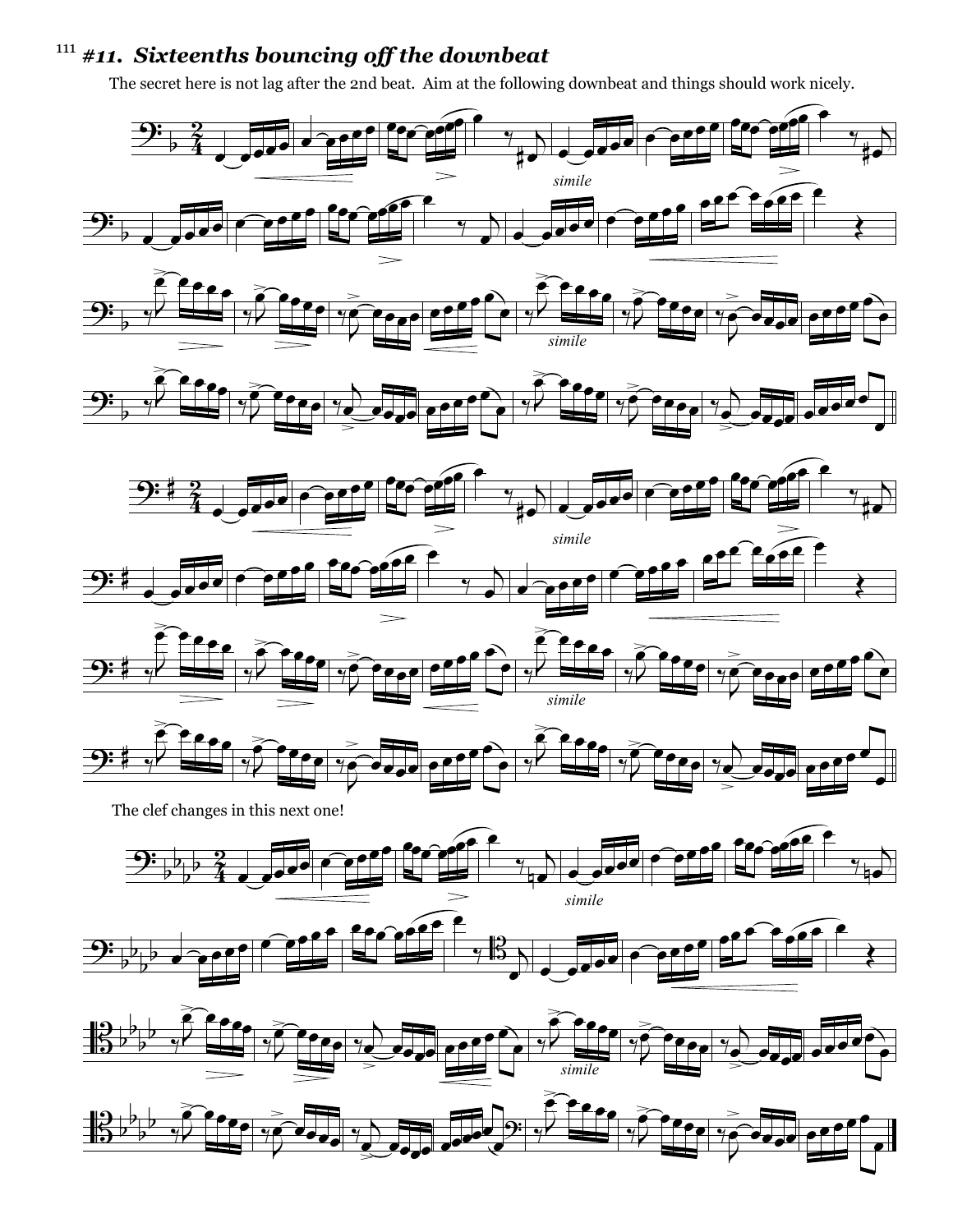#### *#27. Arpeggios mixing duplets and triplets*

Pay close attention to the articulations













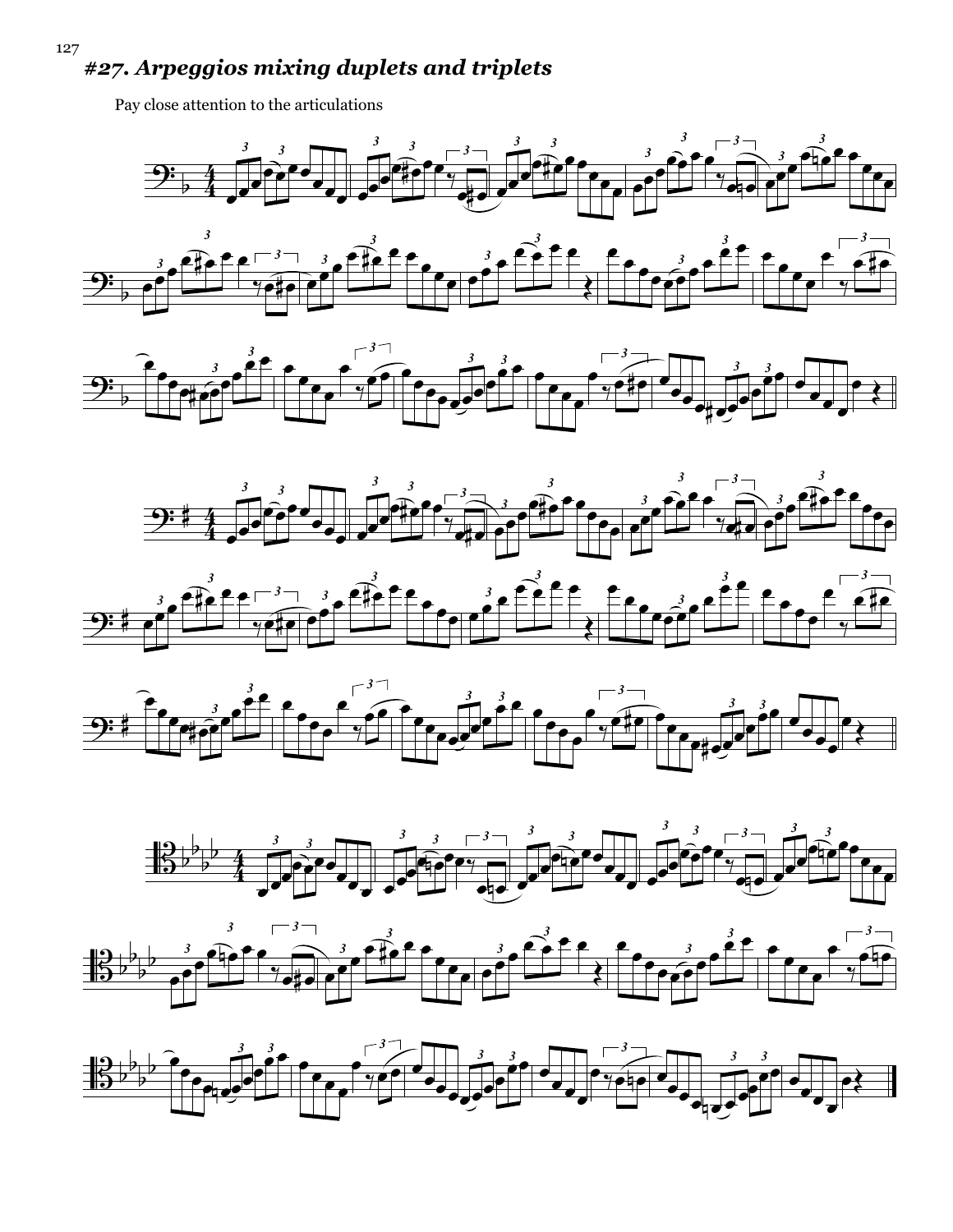#### *Part Three: Musical Snippets* 141

#### *#1. Domenico Gabrielli, Ricercare No. 3*

Original key: D major

Older pieces often have no style markings. Don't assume that the correct performance is without style!

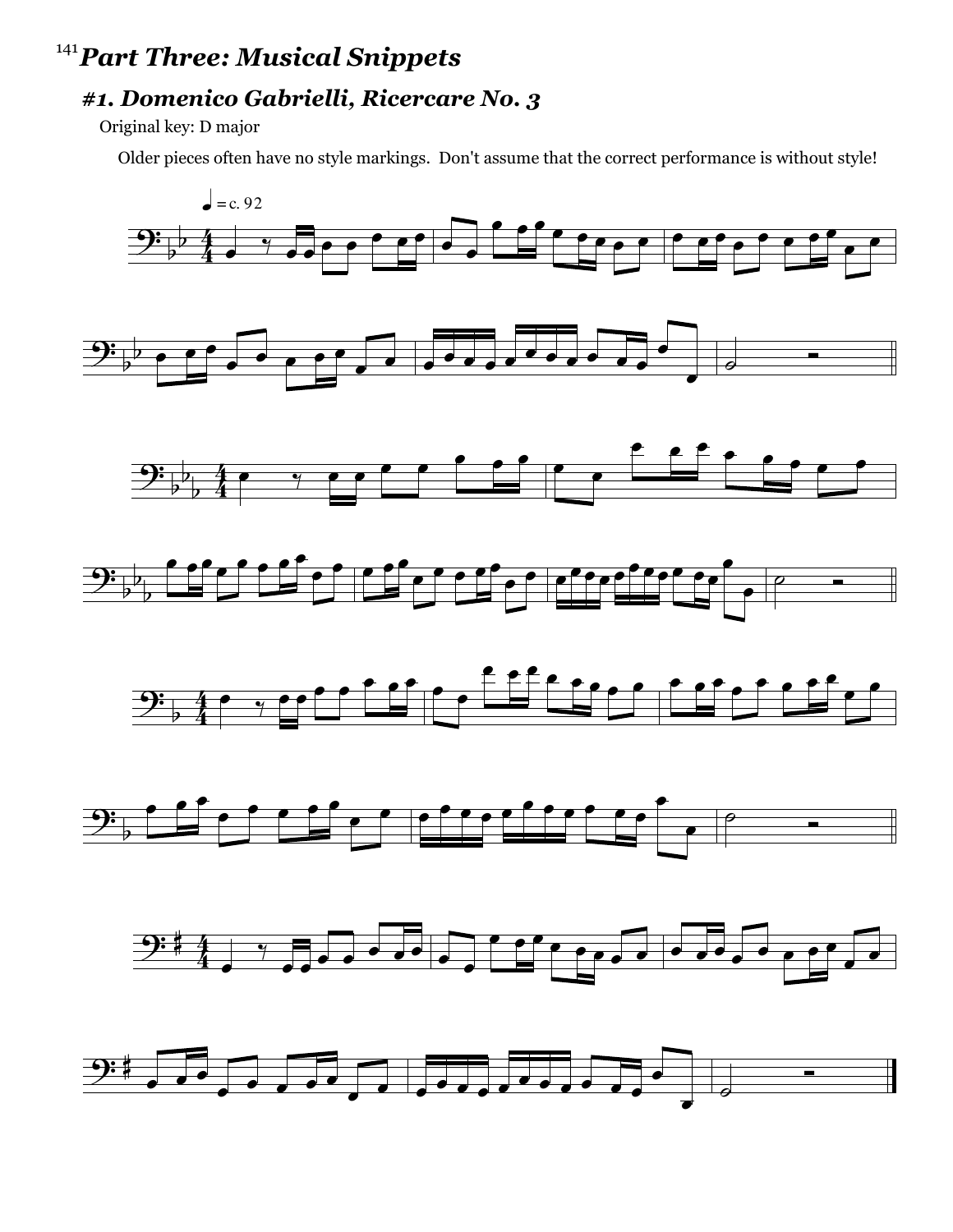#### *#17. 6/8 Syncopations in minor*

 The syncopations make this lively but also increase the challenge. Notice the hemiola near the end. A hemiola occurs when two groups of three are replaced by three groups of two, causing the beat to shift for a moment.